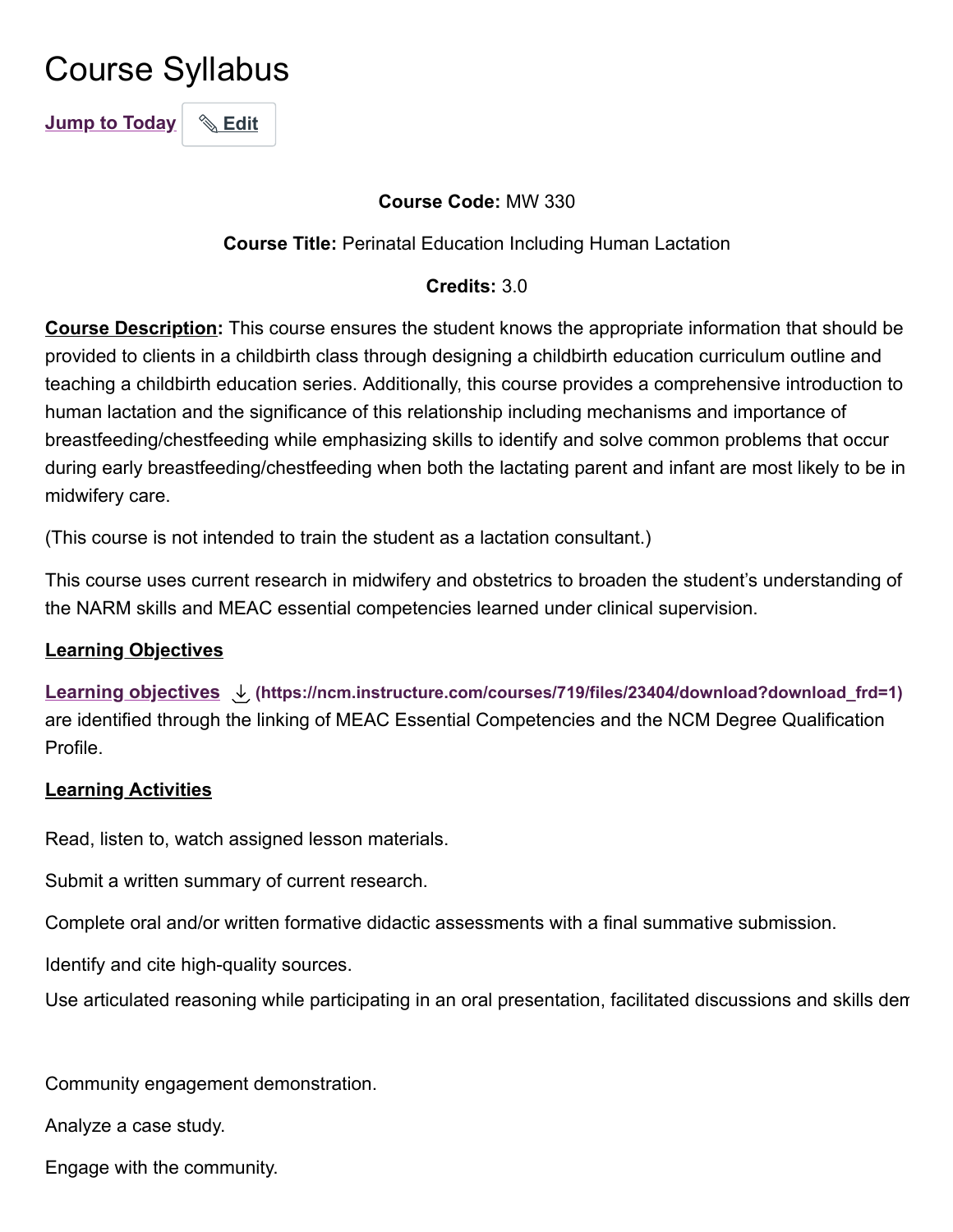Conduct an interview and/or develop a survey.

Create an infographic, handout, and/or community resource.

Advocate and/or interact through the performance of a final presentation.

Optional: NARM Practice Questions.

Complete a final exam.

*Note: The clinical requirement of NARM /Clinical Skills is completed at any time throughout the ASM apprenticeship during actual clinical practice and is NOT a requirement to complete this academic course. Typical clinical manifestations of knowledge learned in this course are identified in the learning objective document above.*

# **Learning Materials / Resources:**

*Please use textbooks less than 5 years old or the most recent edition.*

# **Required Resources:**

Wambach, K., & Spencer, B. (2021). *Breastfeeding and human lactation*. Jones & Bartlett Learning.

**Breastfeeding Protocols for Health Care Providers 2019 [\(https://breastfeedingresourcesontario.ca/resource/breastfeeding-protocols-health-care-providers\)](https://breastfeedingresourcesontario.ca/resource/breastfeeding-protocols-health-care-providers)**

# **Optional Resources: Helpful for successfully navigating through the course.**

BMBFA | BLACK MOTHERS' Breastfeeding association. (n.d.). **[http://blackmothersbreastfeeding.org/.](http://blackmothersbreastfeeding.org/) (http://blackmothersbreastfeeding.org/.)**

Davis, E., & Harrison, L. (2019). *Heart & Hands: A Midwife's guide to pregnancy and birth*. Ten Speed Press. (NARM Test Resource)

Mohrbacher, N. (2020). *Breastfeeding answers: A guide for helping families*. Nancy Mohrbacher Solutions, Inc.

Newman, MD, J. (n.d.). International breastfeeding centre - The NEWMAN Breastfeeding Clinic. International BreastFeeding Centre. **[https://ibconline.ca/.](https://ibconline.ca/) (https://ibconline.ca/.)**

[Reaching Our Sisters Everywhere \(R.O.S.E.\)](http://breastfeedingrose.org/) **http://breastfeedingrose.org/. (http://breastfeedingrose.org/)**

# **Optional Highly Recommended Resources to Diversify Your Knowledge**

Boswell, S. (2021). *Oh sis, you're pregnant!: The ultimate guide to black pregnancy & motherhood*. Mango Publishing Group.

England, P. (2017). *Ancient map for modern birth: Preparation, passage, and personal growth during your childbearing year*. Seven Gates Media.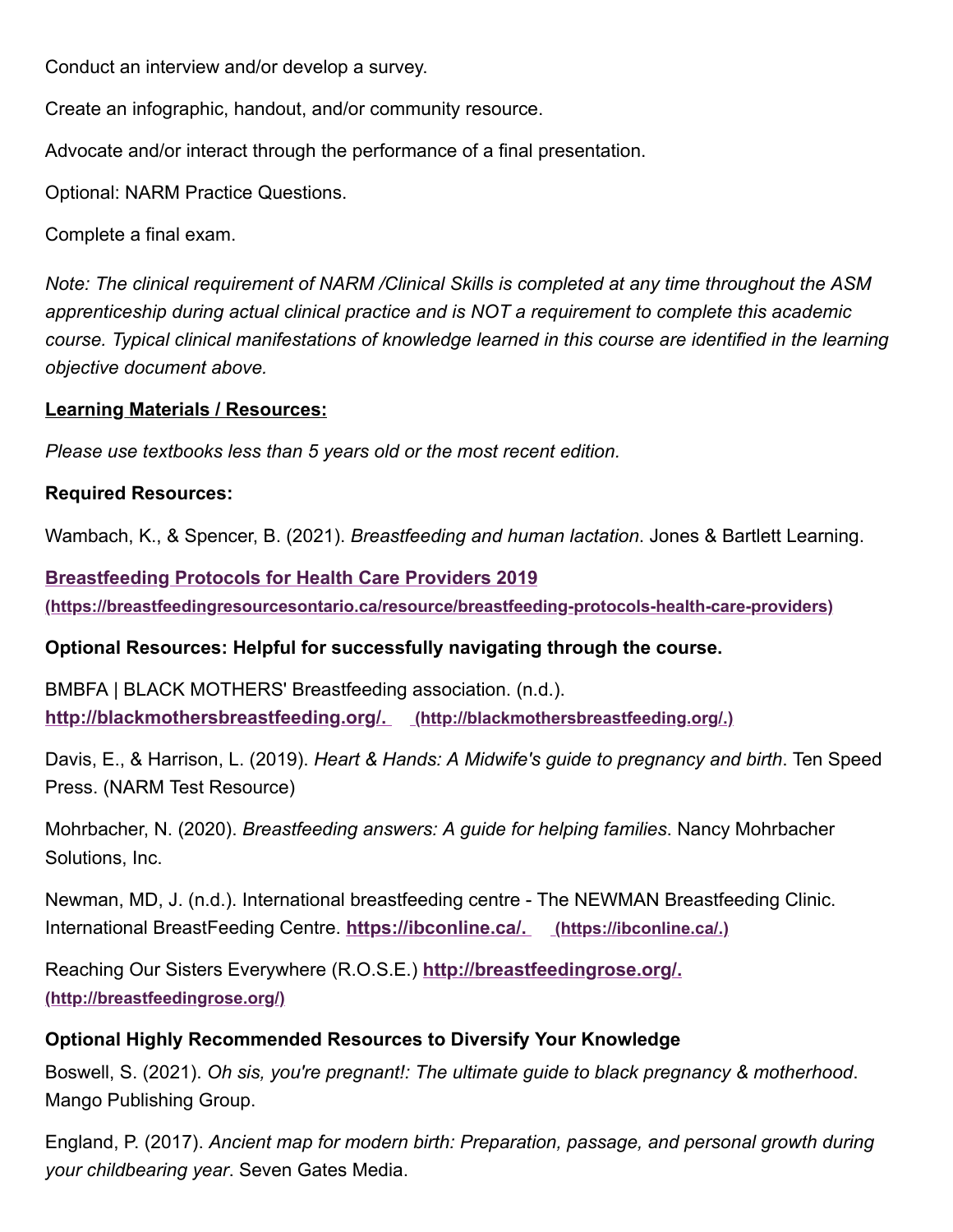Meadowbook Press. (2011). *The ICEA guide to pregnancy & birth*.

Mohrbacher, N. (2012). *Breastfeeding answers made simple: A pocket guide for helping mothers*. Hale Publishing.

Newman, J., & Pitman, T. (2015). *Dr. Jack Newman's guide to breastfeeding*. Pinter & Martin.

Nichols, F. H., & Humenick, S. S. (2000). *Childbirth education: Practice, research and theory*. W.B. Saunders.

Seals-Allers, K. (2017). *The big letdown: How medicine, big business, and feminism undermine breastfeeding*. St. Martin's Press.

Simkin, P., Whalley, J., Keppler, A., Durham, J., & Bolding, A. (2020). *Pregnancy, childbirth, and the newborn: The complete guide*. Hachette Go, an imprint of Hachette Books.

Simkin, P., & Rohs, K. (2018). *The birth partner: A complete guide to childbirth for dads, doulas, and all other labor companions*. Harvard Common Press.

Simkin, P., & Klaus, P. H. (2011). *When survivors give birth: Understanding and healing the effects of early sexual abuse on childbearing women*. Classic Day Publishing.

#### **[MEAC Abbreviated NARM Skills Form](https://ncm.instructure.com/courses/407/pages/narm-clinical-skills-and-meac-abbreviated-skills?module_item_id=64793)**

**MEAC Core Competencies for Midwives (http://meacschools.org/wp[content/uploads/2014/12/Curriculum-Checklist-of-Essential-Competencies-rev-2014.pdf\)](http://meacschools.org/wp-content/uploads/2014/12/Curriculum-Checklist-of-Essential-Competencies-rev-2014.pdf)**

**Midwives Model of Care® [\(https://www.citizensformidwifery.org/mmoc\)](https://www.citizensformidwifery.org/mmoc)**

*Help Evaluating Articles (visit the digital library)*

*Citation Guidance (visit the digital library)*

*Places to Find Research Articles (visit the digital library)*

## **Evaluation Tools / Methods:**

All assignments for this course are evaluated using the following criteria:

- 1. Responses to each didactic assessment are evaluated utilizing the NCM rubrics and degree level profile.
- 2. Answers should reflect a thorough review of the current literature regarding best current practices in midwifery care.
- 3. Non-plagiarized paraphrased answers from text which demonstrate appropriate comprehension of the learning objective. (Formative Assessment) *Students and Online Learning Coordinators work together until the student masters the information. (Summative Assessment)*
- 4. Group sharing within NCM is acceptable and encouraged. Students are allowed to use each other's answers by indicated "Group Share" and submission of the answer on all group identified